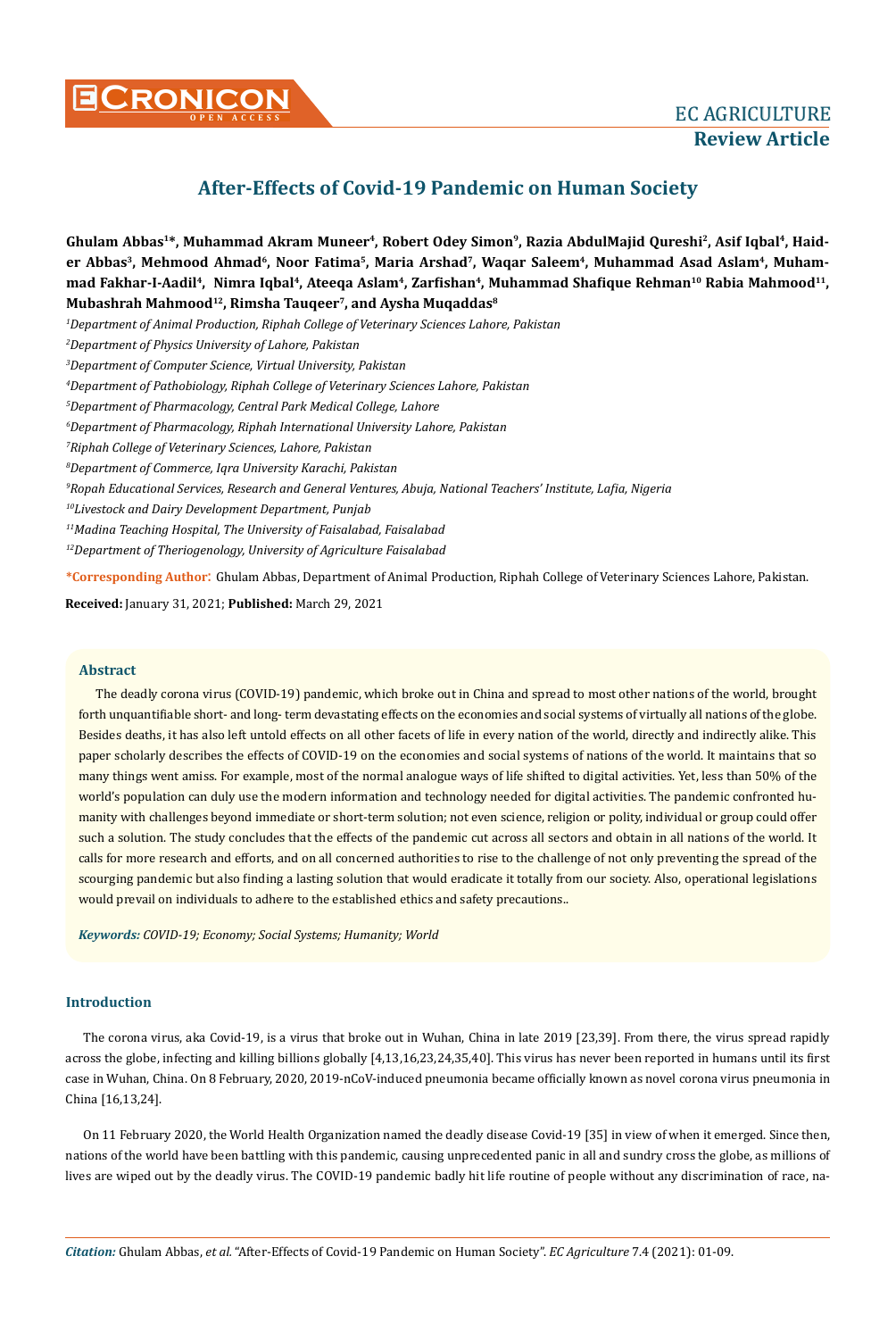tion, gender, geographical boundaries and economic status. Therefore, this article sets out describe the short- and long- term devastating socio-economic effects of the Covid-19 pandemic on general note.

#### **General overview of COVID-19 and control strategies**

Population of human being is rising day by day (approximately 6.8 billion globally) and correlated with a variety of serious public health concerns, including infectious diseases. During the last thirty years, several viral epidemics have caused a large number of deaths worldwide. These include Middle East Respiratory Syndrome (MERS-CoV) in 2012; H1N1 influenza in 2009 and Severe Acute Respiratory Syndrome (SARS) coronavirus prevailed in 2002 to 2003. Corona viruses belong to the family of single-stranded positive sense RNA viruses that have been isolated in various species of animals. They are proven to have inter-specie transmission potential. These viruses are very infectious or communicable and have widespread prevalence in humans. More so, they are responsible for about 30% of common flu or cold to further severe infections such as SARS and MERS [10,11,28].

Coronavirus survive best in dry and cool environment. The virus is unable to survive at high temperature and humidity level. SARS-CoV-2 is unstable to ultraviolet rays, some organic solvents (chloroform, ether, ethanol and chlorine-based disinfectants, etc.) and heat that destroy its protective covering respectively. It is reported that COVID-19 cannot survive well when RH (relative humidity) below 70% and temperature is more than 28°C. The outbreak of COVID-19, reported in Wuhan, had 82% with that of human genetic source (SARS-CoV) and 89% nucleotide identity with bat genetic source (CoVZXC21). Therefore, the reported virus was considered a result of mutation from a strain found in bats and named as SARS-CoV-2. Pangolins serve as intermediate host and humans are final host for SARS-CoV-2 (COVID-19). COVID-19 can stay alive for up to 3 days on hard surfaces (stainless steel and plastic) at temperatures of 21 - 23°C and 40% relative humidity. Also, it can be alive for approximately one month at 4°C [6].

The new mutant coronavirus disease (COVID-19) outbreak, which began in Wuhan on 31 December 2019, is increasing rapidly in most countries of world. The virus is closely related to MERS and SARS that were responsible of 862 deaths in 2012. The respiratory infection, corona virus disease, is named as COVID-19 by the WHO on February 11, 2020. It is also called SARS-CoV-2. COVID 19 cases were first reported in China; followed by Thailand and Japan on  $13<sup>th</sup>$  and  $16<sup>th</sup>$  January 2020 respectively. When the disease spread across over eighteen countries of the world, the outbreak was declared an international public health emergency by the WHO on January 30, 2020. The first case of a similar infection was identified in the USA (precisely California) on February 26, 2020, which differed from that which originated from China [8,25].

The reported cases of COVID-19 have been reported to be about 81 million worldwide, out of which about 1.8 million deaths have occurred. Approximately 486,634 total cases of COVID-19 infection and a total of 10,311 deaths respectively were reported in Pakistan. Up to December 29, 2020, the prevalence of COVID-19 in different provinces of the country is reported as: 217,636 positive cases in Sindh; 140,188 in Punjab; 18,218 Baluchistan; Gilgit Baltistan, 4,866; Azad Jammu and Kashmir recorded 8352; KPK (Khyber Pakhtunkhwa) had 59,255 and 38,146 in Islamabad. However, out of these reported cases, 440,660 were recovered. A total of 6,819,699 tests were performed to confirm the positive corona cases (Ministry of National Health Services, 2020).

Winter season is usually associated with flu season. Most of the countries around the globe are facing the issue of COVID-19 second wave. It means there is the presence of both viruses together and co-infection with both viruses is really seems to be further exaggerating the situation. Many complication evolution cases have been already reported in this regard (Center). The prevalence of the virus has been diagnosed in many other countries (up to 213) afterwards (Khan., *et al*. 2020; WHO, 2020). The new mutant coronavirus (COVID-19) has shown high prevalence. We have not developed any kind of immunity against this new novel pathogen until someone is infected and then recovered. Therefore, COVID-19 is prevailing, infecting and affecting the health in a way quite different to other common viruses. On a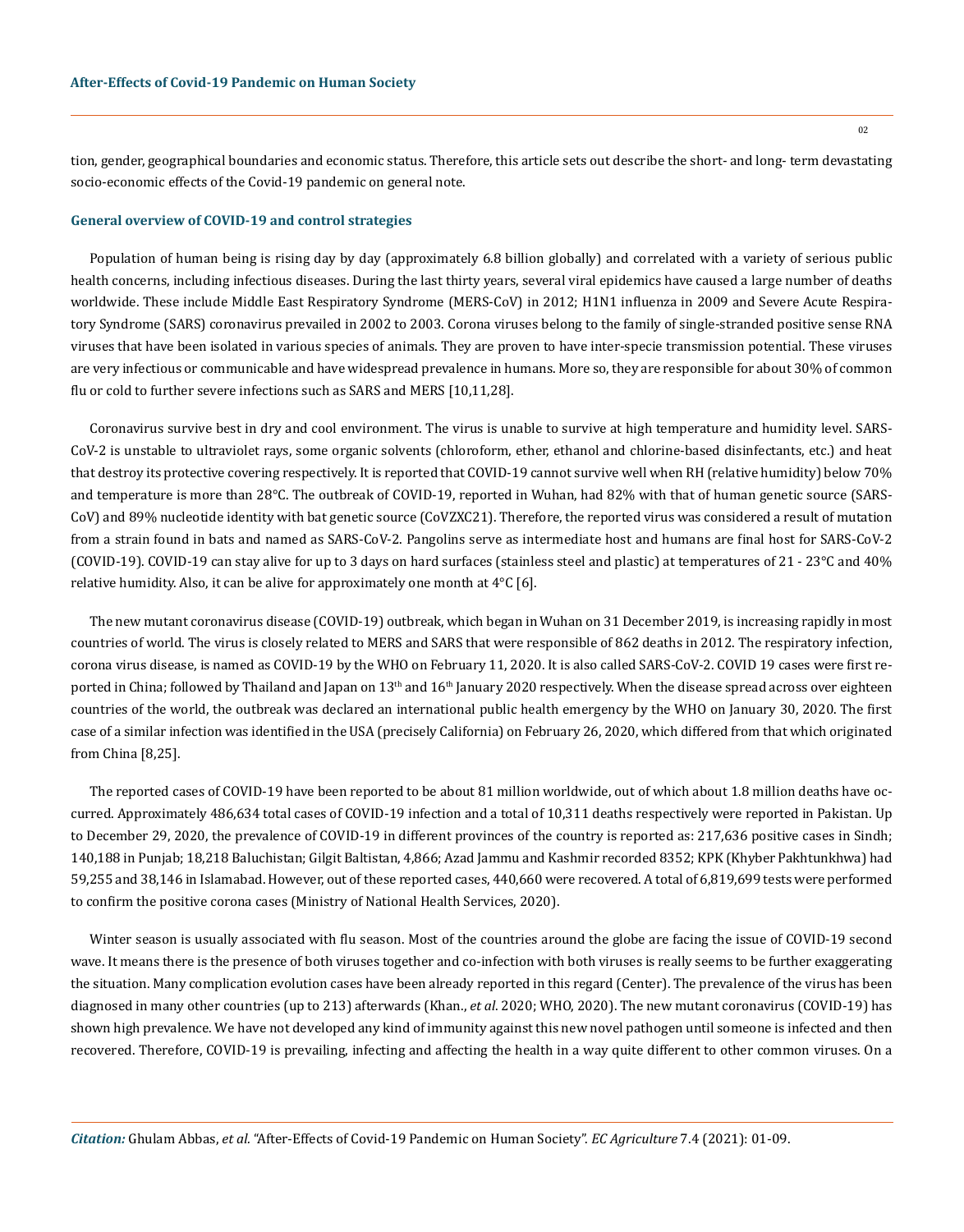general note, COVID-19 spreads from one individual to another amongst those having close contact. The virus can also be spread by respiratory droplets discharged when an infected person sneezing and/or coughing and severely affects the respiratory system in later stages.

Corona virus is highly prone to mutation. It is recently reported that novel corona virus new strains have been identified in South Africa and United Kingdom [41]. The Chief Medical Officer of England reported that new corona virus strain can be highly contagious and serious preventive measures are required to control its spreading. Due to the emergence of new variant of this virus, UK government has imposed a complete lock down to minimize the risk of spreading it. Most of the countries also stopped the flights to control the spread of new strain [41].

#### **COVID-19 and treatment efforts**

There is currently no proper remedy available for COVID-19. However, mechanical ventilation and hemodynamic therapy are being used to manage respiratory dysfunction and septic shock. Chinese conventional herbal medicine 4-MU (4-Methylumbelliferone) is reported to be used effectively in China. Moreover, antiviral therapy with Lopinavir 400mg P/O, Ritonavir 100 mg P/O, Chloroquine 500 mg P/O and Hydroxychloroquine 400 mg P/O are also claimed to be helpful in the reduction of viral load [19]. These scholars add that Aspirin is also helpful to reduce the critical effect of COVID-19, especially in diabetic and cardiovascular patients.

Remdesivir is an inhibitor of RNA polymerase against multiple RNA viruses, including Ebola and has shown therapeutic and prophylaxis effect for Corona virus disease. Dexamethasone therapy has also shown good results to treat the serious patients. Recently, the Government of Punjab, Pakistan, also approved the use of Actemra (Tocilizumab) to treat COVID-19. However, these are not approved therapeutic treatments. The Corona Experts Advisory group has also issued standard operating procedures (SOPs) with regard to the use of the Actemra injection.

#### **COVID-19 and the economy of Pakistan**

COVID-19 emergency unfairly hit the economy of the world, underdeveloped and developing countries alike. That of Pakistan is not an exception. According to Asian Development Bank, Pakistani economy has diminished by 3.3% in 2019 to 2.6% by 2020 (Humanitarian Response, 2019). During such crises, the COVID-19 lockdown was an intense decision for a nation like Pakistan, as countless destitute individuals would be starving to death. That would mean double death indices. Pakistan, as a nation with the guidance of health and government officials, defeated the disaster with great courage and endurance. The Government also decided to privatize some of the staterun industries, including Pakistan Steel Mills, which led to the over 9300 employees to become unemployed. Overall, the Government of Pakistan declared an economy loss of Rs 2.5 trillion due to the corona-virus pandemic on April 2, 2020.

Economic organizations, like World Bank and International Monetary Fund, are seriously worried about the economic loss of CO-VID-19 pandemic. A slowdown in domestic economies and a decline in global trade are obvious and their effects might be long-lasting [42]. Economists are struggling in devising the useful measure to coup the economic loss along with fighting the prevailing issues of the pandemic [43]. A great pressure from investors has been faced by the stock exchange market during this period. Stock market has faced a very high decline since the financial crisis of 2008. Economic forecasts suggest that economic effect of COVID-19 pandemic on travel and trade industries is in trillions and continuously rising. Both industries are involved in the global supply chain. However, central banks are easing financial terms and conditions to overcome the economic impact of pandemic.

Poultry industry is a rapidly growing industry in the world. Poultry market around the world has been reached to about \$319.2 billion in 2019. It has thus shown 5.5% compound annual growth rate (CAGR) since 2015. It is projected to raise at a CAGR of 6.1% to approximately \$405 billion by the end of 2023 and it will reach \$645.7 billion by growing at CAGR of 6.8% by the end of 2030.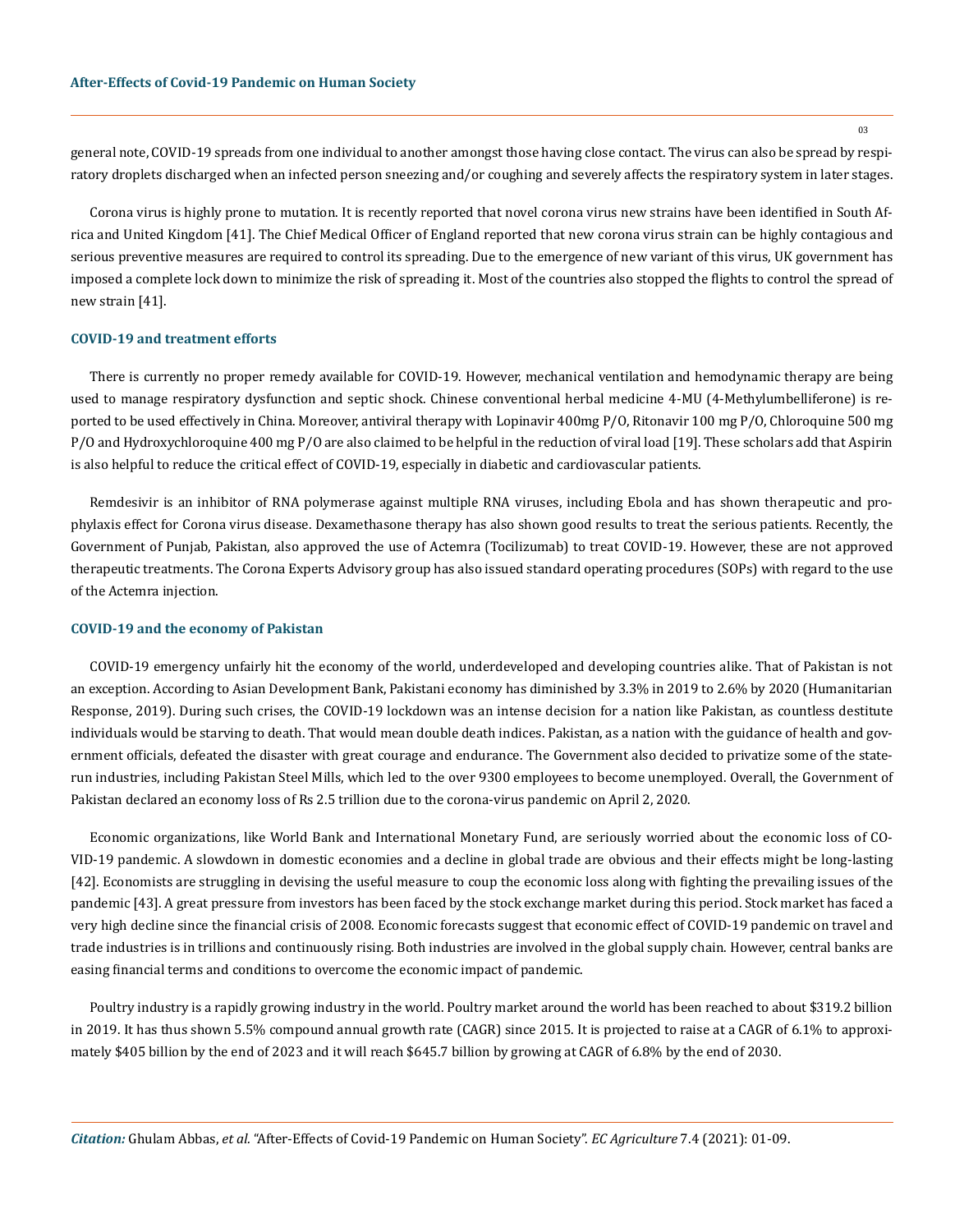$04$ 

Poultry industry has been suffered with a huge economic loss during this pandemic period. Currently, this industry is trying to get back to its full strength. There was decreased profit gain from chicken and eggs market. Moreover, high mortality rate due to unidentified causes during the present winter weather has further marred the economic prospects of this sector. The COVID-19 pandemic also caused interruptions in meat supply due to suspension of different airlines of the world. Broiler producers have experienced disturbance in the supply chain of chicken meat due to the closure of restaurants. Similarly, livestock sector was also badly hit by the COVID-19 pandemic. Studies estimate that there was about \$13.6 billion loss to the US cattle industry due to pandemic [44].

#### **Beyond the economic effects of COVID-19 on society**

Social set up of all the nations around the world is also affected by COVID-19 pandemic. Most of the normal life shifted to digital activities. Currently people are avoiding get together in order to maintain social distances. Universally, about 55% of the individuals are reported to have no appropriate social insurance (UNDP, 2020). COVID-19 pandemic may cause long lasting devastating effects on the economy, psychological well-being, jobs creation that would be the possible cause of increased criminal activities, starvation, etc. in the coming years. The pandemic is not just causing high death rate but also mental disaster to the rest of the world. Mass isolation could cause a feeling of aggregate insanity, dread and nervousness in wellbeing laborers working in emergency clinics, inpatient and outpatient care, nursing homes and all seclusion units.

The clinical human services laborers, who are uncovered and in direct contact with the affirmed and suspected corona virus cases, are defenseless against both contamination and psychological wellness issues like stress, fright, and encountering loss and injury, among others. With the coming of COVID-19 in Pakistan and other countries, clinical specialists have been feeling the squeeze, including high danger of disease, deficient hardware for wellbeing from infection, seclusion, fatigue, and the absence of contact with family. The seriousness is bringing about additional psychological well-being issues, which adversely impact on clinical specialists' dynamic capacity as well as have long haul adverse impact on their general prosperity [45]. On the other hand, during COVID-19 pandemic, the people of Pakistan became more aware of hygiene and disinfection procedure. This change has not only led to a cut down in the overall expenses on health commodities but also reduced the death rate. The pandemic thus taught Pakistanis a great lesson to that end. This lesson is certainly applicable to the people of all other nations of the world. For example, washing hands and face, sanitising hands, cleaning hard surfaces and using certain drugs, herbal medicine and alcoholic substances and products are all lessons learnt from the pandemic.

Also, COVID-19 pandemic is to be likely linked with severe psychiatric issues [46]. Recent data has illustrated that COVID-19 positive patients have been involved with psychological disturbances, such as insomnia, anxiety, depression and delirium [45]. Severe psychopathological sequalae can occur by the indirect infection through an immune reaction or by the direction infection of central nervous system [23]. Different studies, including those *in vivo, vitro* and clinical trials, have shown that the coronaviruses can cause neural damage and are potentially neuropathic in nature [23]. In spite of potential brain infiltration, production of associated cytokines due to corona virus infection can cause psychiatric symptoms by triggering neuro-inflammation [23].

#### **COVID-19 impact on the education system**

COVID-19 badly hit the education system worldwide. Rich students of prosperous background who have access to technology make themselves able to learn through online system. Others, who could not, got detached from learning throughout the lockdown. COVID-19 also exposed the weakness of education system. Educational institutions remained closed for a long time during the lockdown to control the COVID-19 pandemic. Most of the educational and business activities shifted to online system thus the demand of digital media increased. Academic activities got paralyzed for too long a time. Upon resumption, a lot of activities were not covered before moving over to new topics and sessions.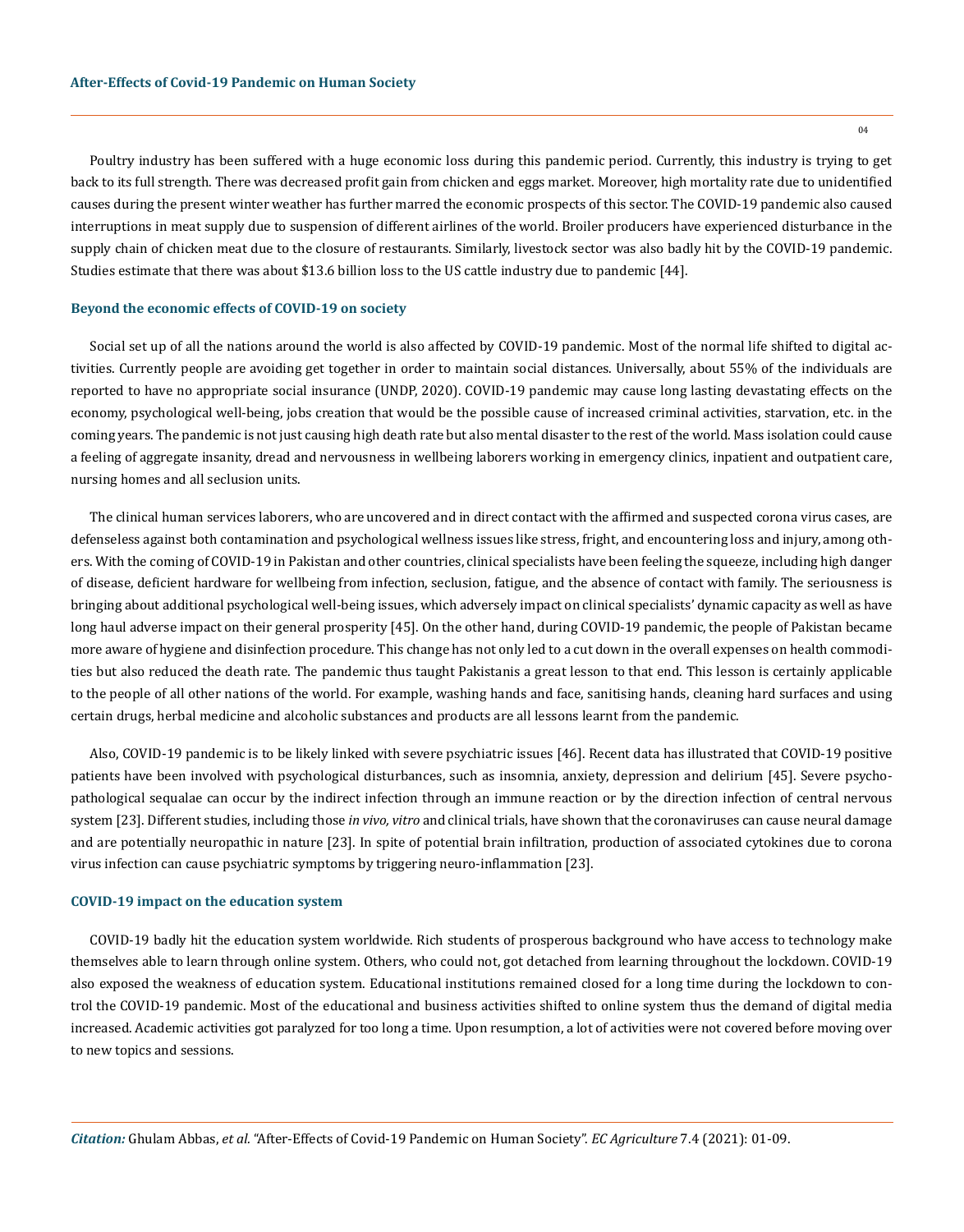Students had to depend on their media resources of internet, television or radios and thereby could not prepare well. It is an in disputable fact that professional degree students were the most affected students, who are abound to remain deficient in their field knowledge. Teachers and students faced much difficulty in joining online education in time due to connectivity problems in remote and village areas. Parents, especially working parents, remained worried and frustrated about the children career.

#### **COVID-19 and food habits**

Balanced diet has been reported to boost the immunity [5,13] COVID-19 also changed the eating habits of humans. People became aware of the significance of balanced diet and specific nutrients (protein rich diet, Vitamin C, D, B1, B6 and B12, calcium, phosphorus, iron, zinc, copper and chromium) to support the immunity as effect of some specific nutrients to control the COVID-19 have been reported [1,9,14,15,18,26,29,34,47-50].

During the pandemic, people were advised to use quality foods and fruits that are rich in Vitamin C, such as citrus fruits, strawberries, cherry, watermelon, papaya, tomatoes and lemon etc [14]. Fast food sales became low, unlike before. People tried to avoid drugs, alcohols, sodas and cold drinks. In some nations like Nigeria, eateries, bars, hotels, clubs and so on, where alcohol of different kind is, were barred. Only essential commodities were allowed to be sold. In Asian region, the use of honey, phytochemicals and herbs such as ginger, onion, garlic, cinnamon, senna leaves and black cumin was encouraged as a traditional herbal therapy against respiratory infection during the pandemic [2,20-22,31-33,51].

#### **Overall impact of COVID-19 on massive global activities**

Although COVID-19 appeared as a major misfortune for the world in 2019, which influenced all the divisions of society and could be assessed precisely, some efforts are made to lessen the overall impact of COVID-19 on the globe. Firstly, lockdown has been forced globally, bringing about a huge number of dollars misfortunes to the carriers and the travelling industry. Secondly, logical gatherings, conferences, games, style shows and marriage parties have been strongly greatly affected in various capacities, owing to efforts made at staying away from whatever could make contacting possible.

Movement restrictions, land boarders closure, the imposition of travelling bans, good neighborliness and friendship, diplomacy and intergroup relations, the suspension of religious activities (home worshipping rather than group), etc. rose with the pandemic. For example, Kingdom of Saudi Arabia has restricted Umrah (journey) for the pioneers to Mecca and Medina and allowed only few visitors for pilgrim to avoid the disaster on annual Hajj days. In addition, most of the universities, colleges and schools of the world remained closed and a large number of students could not get proper education. Medical health care professionals did not continue their activities due to the threat of COVID-19 pandemic. Some of the health workers got infected, sacked for refusing to work without preventive gadgets, and affected indirectly by virtue of its effects on their families respectively.

Consequent upon health workers' decline to work amidst the hazards, patients suffered devastating health conditions. In nations like Nigeria a wholesome number of people refrained from hospitals, clinics and so on for health check-ups. Going there could result to being labeled a Covid-19 carrier/patient without the person really testing positive for the virus. Be it as it may, the lockdown difficult situation reduced child labor rate in both developed and developing countries. Human trafficking and smuggling across boarder was almost impossible. Security operative became faced with the challenge of taking up a new role of checking persons' Covid-19 status. There were different matters arising from the situation. These include corruption, misappropriation for fund meant for the control of the pandemic, abuse of human rights, police harassment of civilians, the misuse of social media for fake news and information that tensed people up the more and so on.

*Citation:* Ghulam Abbas, *et al.* "After-Effects of Covid-19 Pandemic on Human Society". *EC Agriculture* 7.4 (2021): 01-09.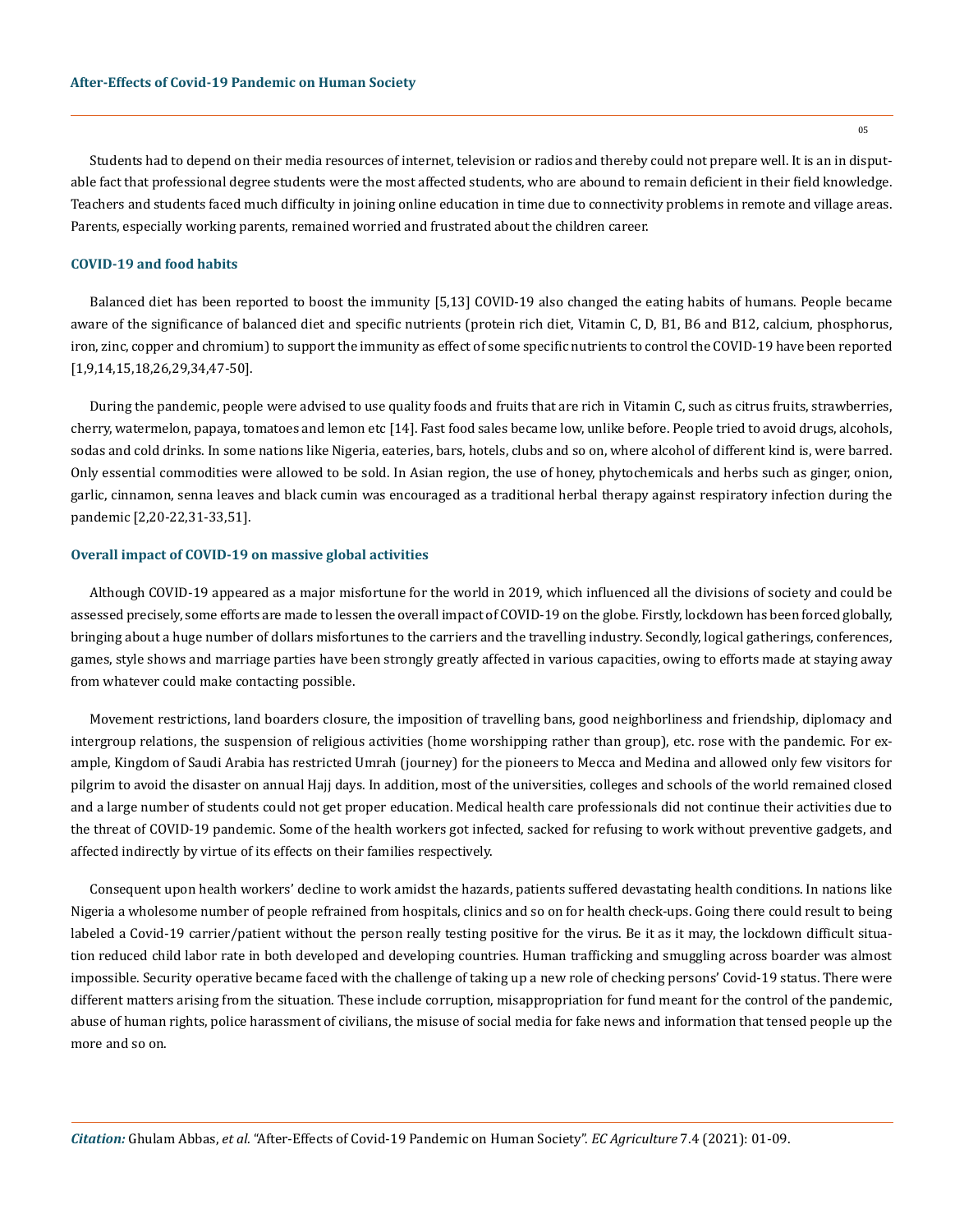Also, the pandemic shattered a lot of activities. It incurred so much cost for nations and brought untold economic hardships on people across the globe. It plagued many with pains, irreparable losses, depression, trauma and anxiety. Recovered victims are bound to suffer some stigma. Covid-19 caused psychological, political, educational, intergroup relations and domestic problems. The educational problems arising from the lockdown and the expenses on new strategies in schools have worsened the fallen standard of education in many nations (e.g. Nigeria). It has created employment issues in some nations and worsened the unemployment in nations like Nigeria. It generated lots of domestic issues. Examples include quarrels and fight between neighbours, spouses, tenants and landlords, friends, roommates, siblings, parents and children, and between/among relatives; aggression leading to domestic violence, bankruptcy, increased poverty, hunger and starvation; sexual abuse and related issues; increased pregnancy ratio; health issues arising from lack of exercise, and so on.

Being that academic activities were on standstill research is also badly affected. COVID-19 emerged as a major global health crisis [37] which tremendously affected scientific research throughout the globe. Amongst the ethical issues of COVID-19 health emergency is the allocation of limited healthcare resources properly and honestly without any discrepancy [27,36,37,53]. People are also thinking that COVID-19 is prepared in laboratory. God forbid that it happens so. If it is proven to be true, then it is great stain on the face of humanity and scientific knowledge.

#### **Conclusion and Recommendation**

As concisely explained in fair details above, corona virus rose from China and spread to other parts of the world. It has plagued the world with difficulties that would last for decades, if not centuries. It exerted drastic effects on both humans and phenomena alike. Animals suffer the effects indirectly from humans and phenomena. What is most surprising is the fact that since its emergence to date, no real lasting solution has been discovered and offered. Not even science could offer any reasonable remedy to the epidemic. Religion could not either. It seemingly defies all efforts so far at wiping it out of the planet Earth, though all hope is not yet lost.

Well, the fact that some of those infected were recovered or treated and discharged, it implies that there are several remedies to it. What is yet to come against it is that which will get rid of it completely. On the whole, the deadly pandemic has left unquantifiable effects on both developed and developing nations alike in various regards. It manifests social, economic, health, psychological, diplomatic, political, educational, sales and market, and domestic effects, among others. Put simply, the effects of the pandemic cut across all facets of life (sectors) and obtain in all nations of the world.

There is an urgent need to raise ethical modeling of the scientific community throughout the globe. It is recommended that research should focus on urgently controlling the spread of this epidemic and exploiting the experience of current pandemic to develop global research platforms that should work to get pre-ready for any next unforeseen pandemic. Institutional review and medical ethics boards (IRBs) and research ethics committees (RECs) around the world should govern the work of research labs and ethical status of research staff. It is strongly suggested that scientists should be allowed to work in laboratories after proper screening of their attitude, behavior, manner and values. Strong operational legislations should be evolved and enforced so as for every individual to be conscious of doing all the needful in curbing it or its spread.

### **Bibliography**

- 1. Abuelgasim H., *et al*[. "Effectiveness of honey for symptomatic relief in upper respiratory tract infections: a systematic review and](https://pubmed.ncbi.nlm.nih.gov/32817011/) meta-analysis". *[BMJ Evidence-Based Medicine](https://pubmed.ncbi.nlm.nih.gov/32817011/)* (2020): 111336.
- 2. Ahmad MF., *et al*. "An updated knowledge of Black seed (*Nigella sativa* [Linn.\): Review of phytochemical constituents and pharmaco](https://www.sciencedirect.com/science/article/abs/pii/S2210803320300750)logical properties". *[Journal of Herbal Medicine](https://www.sciencedirect.com/science/article/abs/pii/S2210803320300750)* 25 (2021): 100404.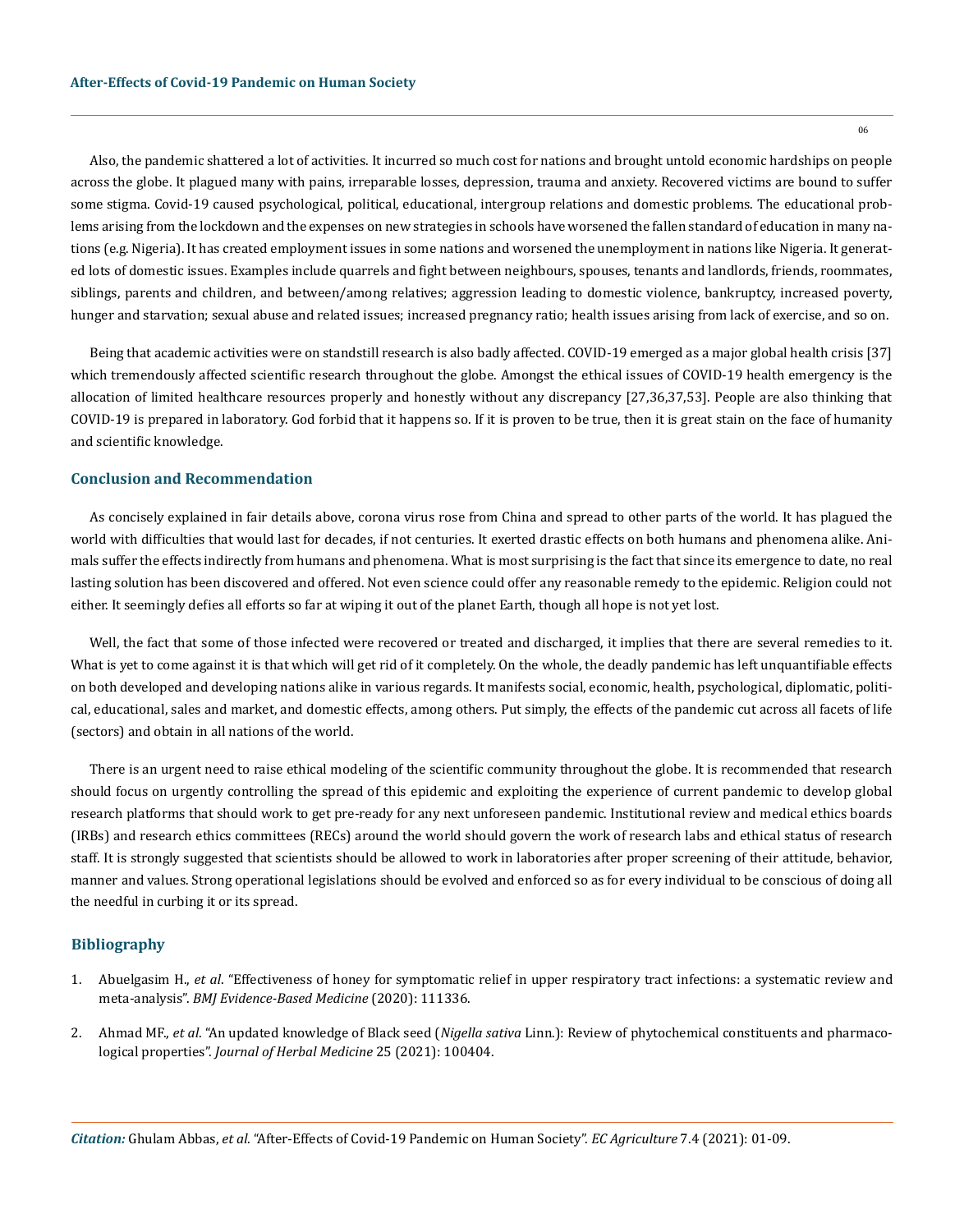- 3. Ameen NMA., *et al*[. "Effect of Nigella sativa and bee honey on pulmonary, hepatic and renal function in Sudanese in Khartoum state](https://www.researchgate.net/publication/329426411_Effect_of_Nigella_sativa_and_bee_honey_on_pulmonary_hepatic_and_renal_function_in_Sudanese_in_Khartoum_state)  [5.31 \(2011\): 6857.](https://www.researchgate.net/publication/329426411_Effect_of_Nigella_sativa_and_bee_honey_on_pulmonary_hepatic_and_renal_function_in_Sudanese_in_Khartoum_state)
- 4. Bernheim A., *et al*. "Findings in coronavirus disease-19 (COVID-19): Relationship to duration of infection". *Radiology* (2020): 200463.
- 5. Calder PC., *et al*[. "Optimal nutritional status for a well-functioning immune system is an important factor to protect against viral](https://pubmed.ncbi.nlm.nih.gov/32340216/)  infections". *Nutrients* [12 \(2020\): 1181.](https://pubmed.ncbi.nlm.nih.gov/32340216/)
- 6. Carolyn Machamer. How Long Can The Virus That Causes Covid-19 Live On Surfaces? (2020).
- 7. Chakhtoura M., *et al*[. "Commentary: myths and facts on vitamin D amidst the COVID-19 pandemic".](https://www.ncbi.nlm.nih.gov/pmc/articles/PMC7250097/) *Metabolism* 109 (2020): 154276.
- 8. Chu HY., *et al*[. "Seattle Flu Study Investigators. Early detection of Covid-19 through a citywide pandemic surveillance program".](https://www.nejm.org/doi/full/10.1056/NEJMc2008646) *The [New England Journal of Medicine](https://www.nejm.org/doi/full/10.1056/NEJMc2008646)* (2020).
- 9. [De Melo AF and Homem-de-Mello M. "High-dose intravenous vitamin C may help in cytokine storm in severe SARS-CoV-2 infection".](https://ccforum.biomedcentral.com/articles/10.1186/s13054-020-03228-3)  *Critical Care* [24 \(2020\): 500.](https://ccforum.biomedcentral.com/articles/10.1186/s13054-020-03228-3)
- 10. De Wilde AH., *et al*. "Host factors in coronavirus replication". *[Current Topics in Microbiology and Immunology](https://pubmed.ncbi.nlm.nih.gov/28643204/)* 419 (2018): 1-42.
- 11. De Wit E., *et al*[. "SARS and MERS: recent insights into emerging coronaviruses".](https://pubmed.ncbi.nlm.nih.gov/27344959/) *Nature Reviews Microbiology* 14.8 (2016): 523-534.
- 12. Emanuel EJ., *et al*[. "Fair allocation of scarce medical resources in the time of COVID-19".](https://www.nejm.org/doi/full/10.1056/nejmsb2005114) *The New England Journal of Medicine* 382.21 [\(2020\): 2049-2055.](https://www.nejm.org/doi/full/10.1056/nejmsb2005114)
- 13. Ferrara F., *et al*[. "The central role of clinical nutrition in COVID-19 patients during and after hospitalization in intensive care unit".](https://www.ncbi.nlm.nih.gov/pmc/articles/PMC7360691/) *SN [Comprehensive Clinical Medicine](https://www.ncbi.nlm.nih.gov/pmc/articles/PMC7360691/)* 11 (2020): 1-5.
- 14. [Feyaerts AF and Luyten W. "Vitamin C as prophylaxis and adjunctive medical treatment for COVID-19?"](https://www.ncbi.nlm.nih.gov/pmc/articles/PMC7381407/) *Nutrition* 79-80 (2020): [110948.](https://www.ncbi.nlm.nih.gov/pmc/articles/PMC7381407/)
- 15. Gholamnezhad Z., *et al*[. "Preclinical and clinical effects of Nigella sativa and its constituent, thymoquinone: A review".](https://pubmed.ncbi.nlm.nih.gov/27364039/) *Journal of Ethnopharmacology* [190 \(2016\): 372-386.](https://pubmed.ncbi.nlm.nih.gov/27364039/)
- 16. Guan WJ., *et al*[. "Clinical characteristics of 2019 novel coronavirus infection in China".](https://www.ncbi.nlm.nih.gov/pmc/articles/PMC7151416/) *Medrxiv Preprint* (2020): 20020974.
- 17. Heinzerling A., *et al*[. "Transmission of COVID-19 to health care personnel during exposures to a hospitalized patient-Solano County,](https://pubmed.ncbi.nlm.nih.gov/32298249/)  California, February 2020". *[Morbidity and Mortality Weekly Report](https://pubmed.ncbi.nlm.nih.gov/32298249/)* 69 (2020): 472-476.
- 18. [Hoang BX and Han B. "A possible application of hinokitiol as a natural zinc ionophore and anti-infective agent for the prevention and](https://www.ncbi.nlm.nih.gov/pmc/articles/PMC7534793/)  [treatment of COVID-19 and viral infections".](https://www.ncbi.nlm.nih.gov/pmc/articles/PMC7534793/) *Medical Hypotheses* 145 (2020): 110333.
- 19. Horby P., *et al*[. "Effect of dexamethasone in hospitalized patients with COVID-19: preliminary report".](https://www.medrxiv.org/content/10.1101/2020.06.22.20137273v1) *Med Rxiv* (2020).
- 20. Infusino F., *et al*[. "Diet supplementation, probiotics, and nutraceuticals in SARS-CoV-2 infection: a scoping review".](https://pubmed.ncbi.nlm.nih.gov/32521760/) *Nutrients* 12 [\(2020\): 1718.](https://pubmed.ncbi.nlm.nih.gov/32521760/)
- 21. Khan M., *et al*[. "COVID-19: A Global Challenge with Old History, Epidemiology and Progress So Far".](https://pubmed.ncbi.nlm.nih.gov/33374759/) *Molecules* 26.1 (2020): 39.
- 22. Kulyar MF-e-A., *et al*[. "Potential influence of Nagella sativa \(Black cumin\) in reinforcing immune system: A hope to decelerate the](https://www.ncbi.nlm.nih.gov/pmc/articles/PMC7347483/)  [COVID-19 pandemic \(2020\): 153277.](https://www.ncbi.nlm.nih.gov/pmc/articles/PMC7347483/)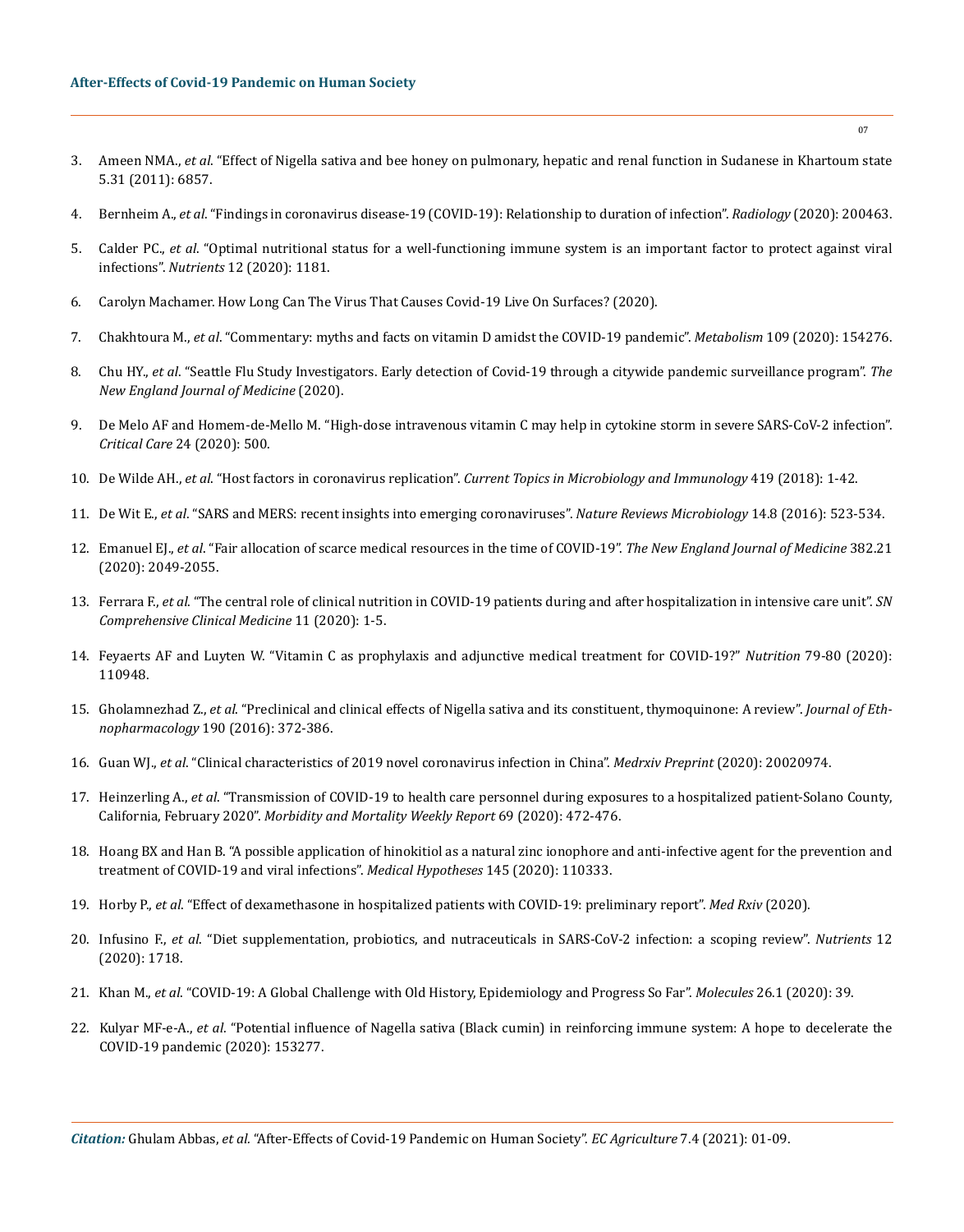- 23. Li Q., *et al*[. "Early transmission dynamics in Wuhan, China, of Novel coronavirus–infected pneumonia".](https://www.nejm.org/doi/full/10.1056/nejmoa2001316) *The New England Journal of [Medicine](https://www.nejm.org/doi/full/10.1056/nejmoa2001316)* (2020).
- 24. Lupia T., *et al*[. "2019novel coronavirus \(2019-nCoV\) outbreak: A new challenge".](https://pubmed.ncbi.nlm.nih.gov/32156648/) *Journal of Global Antimicrobial Resistance* 21 (2020): [22-27.](https://pubmed.ncbi.nlm.nih.gov/32156648/)
- 25. McMichael TM., *et al*[. "Public Health Seattle and King County; EvergreenHealth; CDC COVID-19 Investigation Team. COVID-19 in](https://www.cdc.gov/mmwr/volumes/69/wr/mm6912e1.htm) [a long-term care facility-King County, Washington, February 27–March 9, 2020".](https://www.cdc.gov/mmwr/volumes/69/wr/mm6912e1.htm) *Morbidity and Mortality Weekly Report* 69 (2020): [339-342.](https://www.cdc.gov/mmwr/volumes/69/wr/mm6912e1.htm)
- 26. Name JJ., *et al*[. "Vitamin D and Vitamin C: Perspectives for COVID-19 With a Focus on Physical Tissue Barrier Integrity".](https://www.frontiersin.org/articles/10.3389/fnut.2020.606398/full) *Frontiers in Nutrition* [7 \(2020\): 606398.](https://www.frontiersin.org/articles/10.3389/fnut.2020.606398/full)
- 27. [NIHCE. National Institute for Health Care Excellence.COVID-19 rapid guideline \[NG159\]: a critical care in adults".](https://www.nice.org.uk/guidance/ng159) *NICE Guideline* [\(2020\).](https://www.nice.org.uk/guidance/ng159)
- 28. Paules CI., *et al*[. "Coronavirus Infections—More Than Just the Common Cold](https://jamanetwork.com/journals/jama/fullarticle/2759815)*". The Journal of the American Medical Association* 323.8 [\(2020\): 707-708.](https://jamanetwork.com/journals/jama/fullarticle/2759815)
- 29. Read SA., *et al*[. "The Role of Zinc in Antiviral Immunity".](https://pubmed.ncbi.nlm.nih.gov/31305906/) *Advances in Nutrition* 10.4 (2019): 696-710.
- 30. [SCIR. Statement from the Chief Investigators of the Randomised Evaluation of COVid-19 thERapY \(RECOVERY\) Trial on hydroxychlo](https://www.recoverytrial.net/files/hcq-recovery-statement-050620-final-002.pdf)[roquine \(2020\).](https://www.recoverytrial.net/files/hcq-recovery-statement-050620-final-002.pdf)
- 31. Sultana S., *et al*[. "Authentication of herbal drug Senna \(Cassia angustifoliaVahl.\): A village pharmacy for Indo-Pak Subcontinent".](https://academicjournals.org/journal/AJPP/article-full-text-pdf/4F13AE933383.pdf) *Afri[can Journal of Pharmacy and Pharmacology](https://academicjournals.org/journal/AJPP/article-full-text-pdf/4F13AE933383.pdf)* 6.30 (2012): 2299-2308.
- 32. Tavakkoli A., *et al*[. "Review on Clinical Trials of Black Seed \(Nigella sativa\) and Its Active Constituent, Thymoquinone".](https://www.ncbi.nlm.nih.gov/pmc/articles/PMC5633670/) *Journal of [Pharmacopuncture](https://www.ncbi.nlm.nih.gov/pmc/articles/PMC5633670/)* 20.3 (2017): 179-193.
- 33. Ulasli M., *et al*[. "The effects of Nigella sativa \(Ns\), Anthemishyalina \(Ah\) and Citrus sinensis \(Cs\) extracts on the replication of corona](https://pubmed.ncbi.nlm.nih.gov/24413991/)[virus and the expression of TRP genes family".](https://pubmed.ncbi.nlm.nih.gov/24413991/) *Molecular Biology Reports* 41.3 (2014): 1703-1711.
- 34. Wessels I., *et al*[. "The potential impact of zinc supplementation on COVID-19 pathogenesis".](https://www.ncbi.nlm.nih.gov/pmc/articles/PMC7365891/) *Frontiers in Immunology* 11 (2020): 1712.
- 35. [WHO. Coronovirus disease \(COVID-19\) pandemic \(2020\).](https://www.who.int/emergencies/diseases/novel-coronavirus-2019/situation-reports)
- 36. [WHO. Guidance for Managing Ethical Issues in Infectious Disease Outbreaks \(2016\).](https://apps.who.int/iris/handle/10665/250580)
- 37. [WHO. Ethical standards for research during public health emergencies: Distilling existing guidance to support COVID-19 R and D](https://apps.who.int/iris/handle/10665/331507) [\(2020\).](https://apps.who.int/iris/handle/10665/331507)
- 38. [World Health Organisation– WHO. 'Clinical management of severe acute respiratory infection when novel coronavirus \(nCoV\) infec](https://apps.who.int/iris/handle/10665/330893)tion is suspected". *[Interim Guidance](https://apps.who.int/iris/handle/10665/330893)* (2020).
- 39. Holshue ML., *et al*[. "Washington State 2019-nCoV Case Investigation Team. First Case of 2019 Novel Coronavirus in the United States".](https://www.nejm.org/doi/full/10.1056/NEJMoa2001191) *[The New England Journal of Medicine](https://www.nejm.org/doi/full/10.1056/NEJMoa2001191)* 382.10 (2020): 929-936.
- 40. Wang H., *et al*. "The genetic sequence, origin, and diagnosis of SARS-CoV-2". *[European Journal of Clinical Microbiology and Infectious](https://pubmed.ncbi.nlm.nih.gov/32333222/) Diseases* [39.9 \(2020\): 1629-1635.](https://pubmed.ncbi.nlm.nih.gov/32333222/)
- 41. [Tanika Deuskar. "Emory Develops Free Online Tool to Assess COVID-19 Symptoms. Coronavirus, News \(2020\).](https://emorywheel.com/emory-develops-free-online-tool-to-assess-covid/)